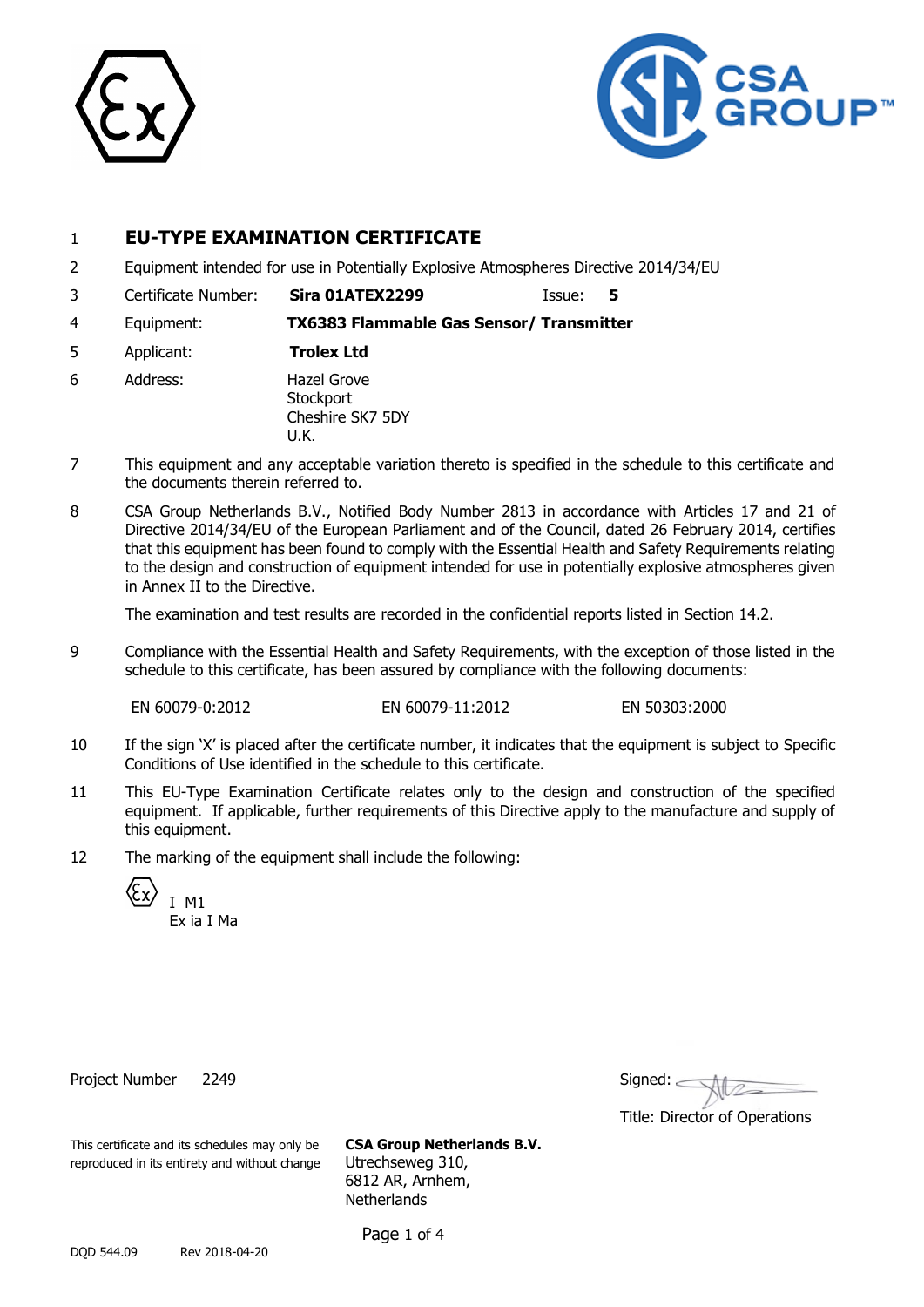



#### **SCHEDULE**

#### **EU-TYPE EXAMINATION CERTIFICATE Sira 01ATEX2299**

**Issue 5**

#### 13 **DESCRIPTION OF EQUIPMENT**

The TX6383-Series Flammable Gas Sensor/Transmitter is designed for mining use only as Category M1 equipment. It takes a signal from a gas sensing head (covered by certificate number Sira 00ATEX2059U and coded Ex ia I Ma) mounted on the sensor board; this signal is conditioned and an analogue signal is then transmitted to other monitoring equipment.

The TX6383 comprises an output board, which is connected to a sensor board and an optional display board. The assembly is housed in an anti-static plastic enclosure and a polycarbonate window is fitted to allow viewing of the liquid crystal display. The sensor head may be mounted on the main unit, or in a remote location connected by up to 10 m of cable.

|                            | T4/T3 (power) (See note $1$ ) |                              |             |  |  |
|----------------------------|-------------------------------|------------------------------|-------------|--|--|
| $U_i$                      | 16.5 V                        |                              |             |  |  |
| $C_i$                      |                               | $0$ (See note 3)             |             |  |  |
| Li                         | 0                             |                              |             |  |  |
|                            |                               |                              |             |  |  |
|                            |                               | T1/T2 (sensor output signal) |             |  |  |
|                            | 4-20 mA 4-wire                | $0.4 - 2V$                   | 5-15 Hz     |  |  |
| $U_i$                      | 16.5 V                        | 16.5 V                       | 16.5 V      |  |  |
| $I_i$                      | 200 mA                        | 200 mA                       |             |  |  |
| $P_i$                      | 0.271 W                       | 0.271 W                      |             |  |  |
| $C_i$                      |                               |                              | $\mathbf 0$ |  |  |
| Li                         |                               |                              | 0           |  |  |
| $U_0$                      | 16.5 V (See note 2)           | 5.88 V                       | $\mathbf 0$ |  |  |
| $I_{o(\mathrm{peak})}$     | 322 mA                        | 24 mA                        |             |  |  |
| $I_{o(\text{continuous})}$ | 213 mA                        |                              |             |  |  |
| P <sub>o</sub>             | 1.328 W                       | 35 mW                        |             |  |  |
| $C_{o}$                    | $9.7 \mu F$                   | 9.7 $\mu$ F                  |             |  |  |
| $L_0/R_0$                  | ≤40 μH/Ω                      | ≤40 μH/Ω                     |             |  |  |

There are three Group I versions of the TX6383 with safety description as shown below:

- Note 1: The TX6383 may be connected to supplies derived from a single power source or from two separate power sources. Where two separate power sources are used, the power and signal supplies should be regarded as separate intrinsically safe circuits.
- Note 2: The quoted  $U_0$ ,  $I_0$ <sub>(peak)</sub> and P<sub>o</sub> parameters are worst-case values based on a  $U_i$  value of 16.5 V.  $U_0$  has the same value as  $U_i$ , so, if a  $U_i$  value of less than 16.5 V is used, the same lower value may be used for U<sub>o</sub>. I<sub>o(peak)</sub> and P<sub>o</sub> are also reduced. Terminals T4 and T1 are connected via a minimum resistance of 51.3  $\Omega$ . Terminal T4 has a U<sub>o</sub> value of zero on account of blocking diodes.
- Note 3: There is no terminal capacitance at the supply voltage but, for system assessment purposes, the installer should note that there is a terminal capacitance of 7.0  $\mu$ F at 5.88 V with one countable fault.

This certificate and its schedules may only be reproduced in its entirety and without change

**CSA Group Netherlands B.V.** Utrechseweg 310, 6812 AR, Arnhem Netherlands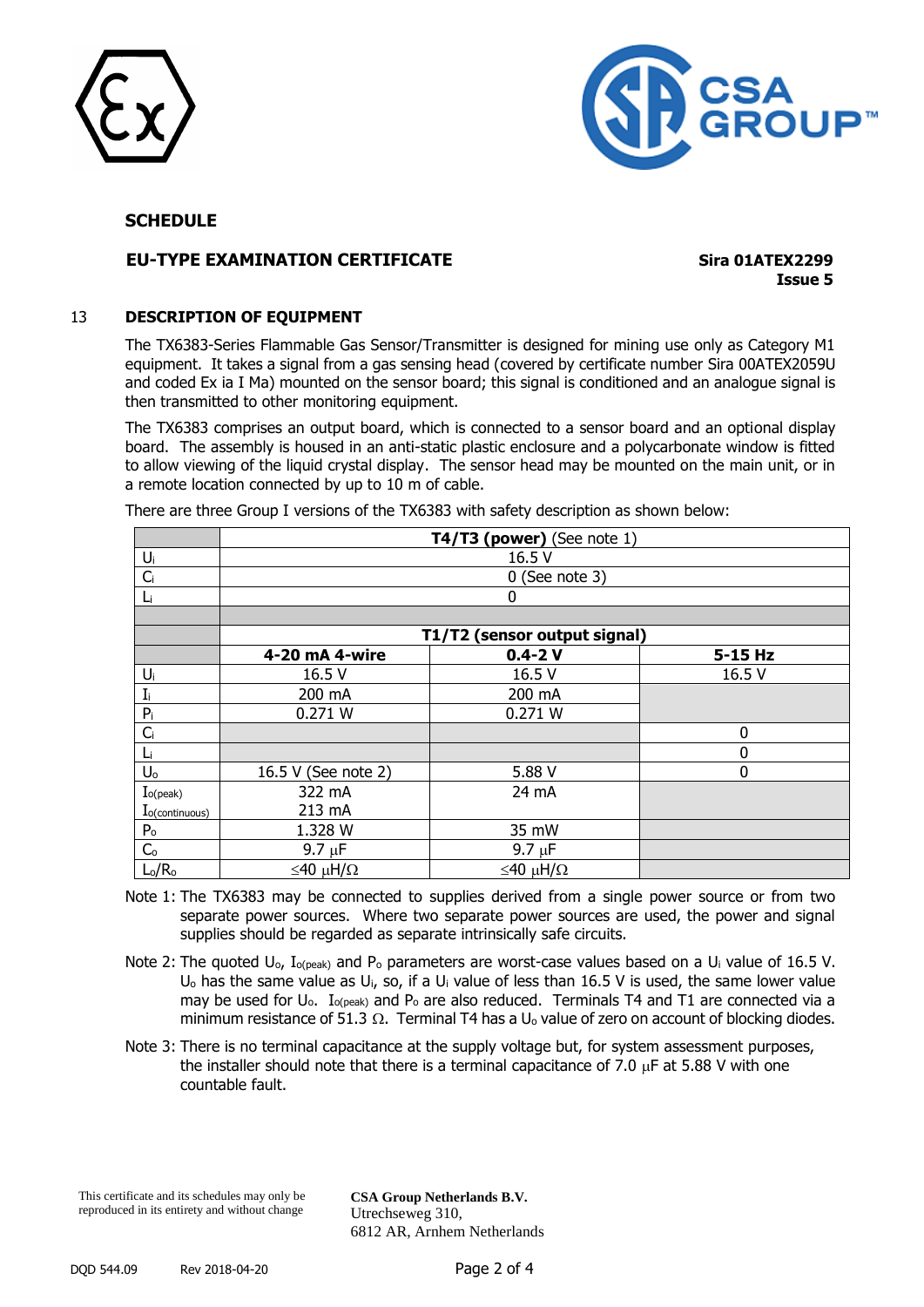



#### **SCHEDULE**

#### **EU-TYPE EXAMINATION CERTIFICATE Sira 01ATEX2299**

**Issue 5**

**Variation 1** - This variation introduced the following change:

i. The use of 'Faradex' stainless steel filled nylon 6 as an alternative anti-static enclosure material was approved.

**Variation 2** - This variation introduced the following change:

i. An rease in the L<sub>o</sub>/R<sub>o</sub> value at terminals T1/T2 from 20  $\mu$ H/ $\Omega$  to 40  $\mu$ H/ $\Omega$  was recognised.

**Variation 3** - This variation introduced the following changes:

- i. The introduction of an alternative plastic enclosure material with anti-static properties, the specification of the enclosure was clarified in the Description of Equipment.
- ii. The marking details were allowed to be laser-etched on a stainless steel label that is attached to the front face of the apparatus.
- iii. The option to fit the opto-isolator approved under BAS Ex 89C2096U was removed.
- iv. The Littelfuse 259-Series Fuse covered by BAS Ex 832302U was replaced by a Littelfuse 259-Series Fuse certified under Baseefa02ATEX0071U.
- v. The Condition of Certification was amended.
- vi. Following appropriate re-assessment to demonstrate compliance with the requirements of the latest standards, the documents previously listed in section 9, EN 50014:1997 plus amendments A1 & A2 and EN 50020:1994 were replaced by those currently listed, the marking in section 12 was updated accordingly.

#### 14 **DESCRIPTIVE DOCUMENTS**

#### 14.1 **Drawings**

Refer to Certificate Annexe.

#### 14.2 **Associated Sira Reports and Certificate History**

| <b>Issue</b>   | Date              | Report number | Comment                                           |
|----------------|-------------------|---------------|---------------------------------------------------|
| $\Omega$       | 15 March 2002     | R52A7931A     | The release of the prime certificate.             |
| 1              | 25 June 2002      | R52A9073A     | Re-issued to permit the output PCB circuit and    |
|                |                   |               | artwork to be modified with consequential changes |
|                |                   |               | to the safety description                         |
| 2              | 24 March 2003     | R52A9400A     | The introduction of Variation 1.                  |
| 3              | 10 October 2006   | R52A15682A    | The introduction of Variation 2.                  |
| $\overline{4}$ | 16 November 2012  | R27564A/00    | This Issue covers the following changes:          |
|                |                   |               | All previously issued certification was           |
|                |                   |               | rationalised into a single certificate, Issue 4,  |
|                |                   |               | Issues 0 to 3 referenced above are only           |
|                |                   |               | intended to reflect the history of the previous   |
|                |                   |               | certification and have not been issued as         |
|                |                   |               | documents in this format.                         |
|                |                   |               | The introduction of Variation 3.<br>٠             |
| 5              | 31st October 2019 | 2249          | Transfer of certificate Sira 01ATEX2299 from      |
|                |                   |               | Sira Certification Service to CSA<br>Group        |
|                |                   |               | Netherlands B.V                                   |

This certificate and its schedules may only be reproduced in its entirety and without change

**CSA Group Netherlands B.V.** Utrechseweg 310, 6812 AR, Arnhem Netherlands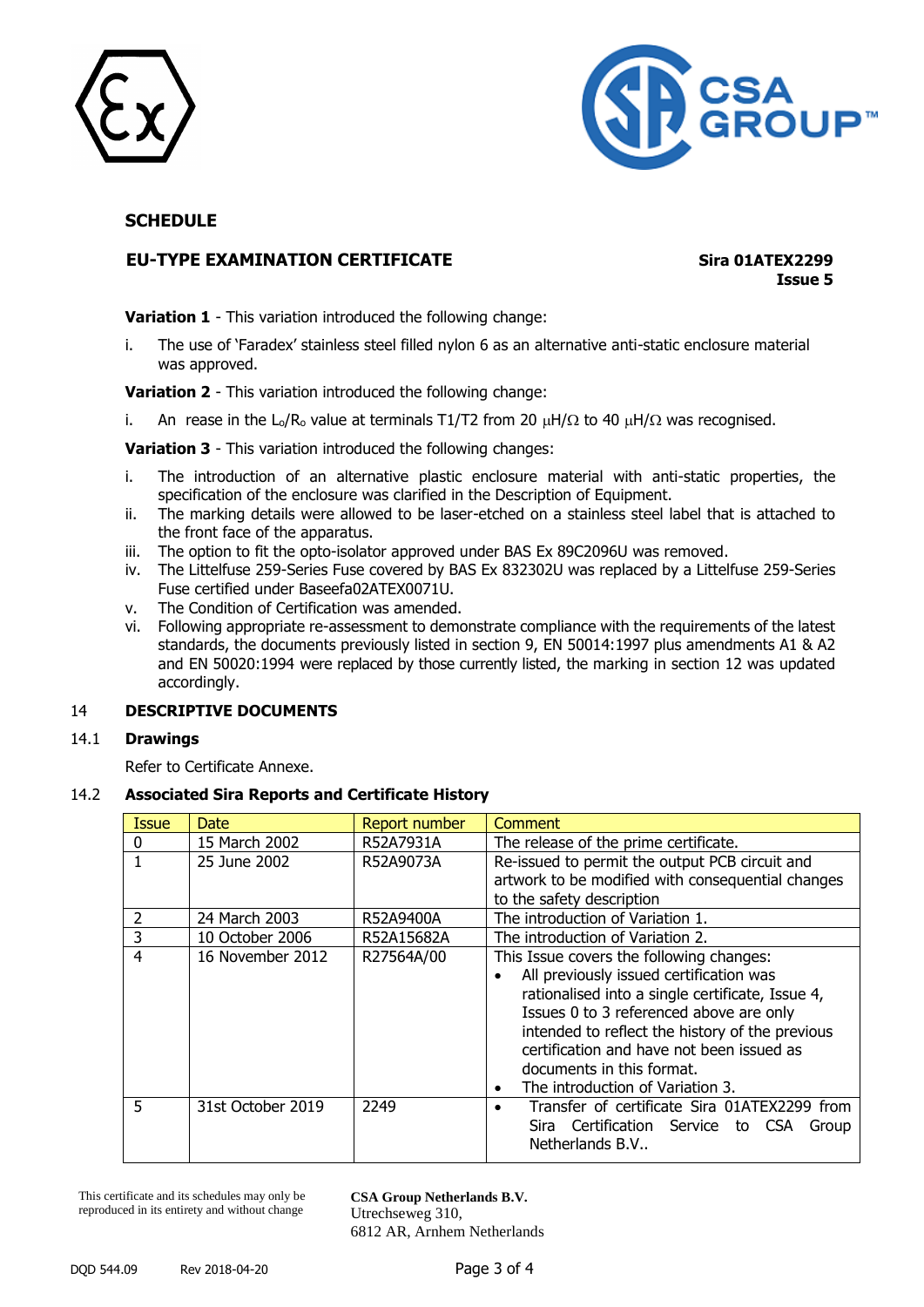



#### **SCHEDULE**

#### **EU-TYPE EXAMINATION CERTIFICATE Sira 01ATEX2299**

## **Issue 5**

|  | EC Type-Examination Certificate in accordance<br>with 94/9/EC updated to EU Type-Examination<br>Certificate in accordance with Directive<br>2014/34/EU. (In accordance with Article 41 of Directive<br>2014/34/EU, EC Type-Examination Certificates referring to<br>94/9/EC that were in existence prior to the date of |
|--|-------------------------------------------------------------------------------------------------------------------------------------------------------------------------------------------------------------------------------------------------------------------------------------------------------------------------|
|  | application of 2014/34/EU (20 April 2016) may be<br>referenced as if they were issued in accordance with<br>Directive 2014/34/EU. Variations to such EC Type-                                                                                                                                                           |
|  | Examination Certificates may continue to bear the original<br>certificate number issued prior to 20 April 2016.)                                                                                                                                                                                                        |

# 15 **SPECIAL CONDITIONS FOR SAFE USE** (denoted by X after the certificate number)

None

#### 16 **ESSENTIAL HEALTH AND SAFETY REQUIREMENTS OF ANNEX II** (EHSRs)

The relevant EHSRs that are not addressed by the standards listed in this certificate have been identified and individually assessed in the reports listed in Section 14.2.

**CSA Group Netherlands B.V.** Utrechseweg 310, 6812 AR, Arnhem Netherlands